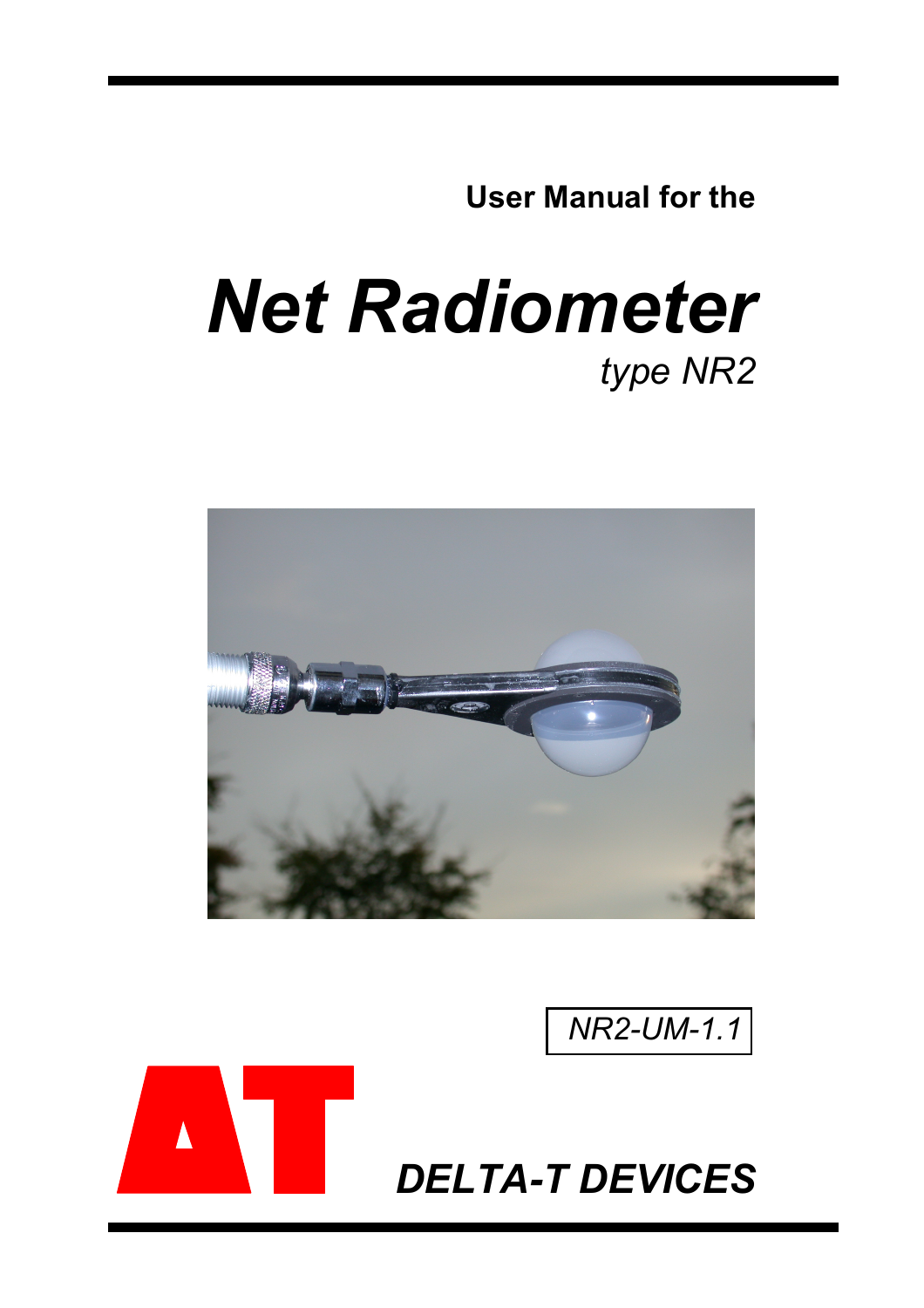#### **CONTENTS**

#### **Version 1.1** format revised **Dec 2005**

**In this manual, all references to loggers and weather stations relate to the Delta-T Logger DL2, its software LS2Win, and the WS01 Weather Station, and the sensor codes used with them. The references also apply to the DL2e and its derivatives.** 

**For the DL3000 logger, you must refer to the DL3000 documentation which contains specific connection details and sensor type codes used by the DL3000. General information in this manual concerning the performance and installation of the sensor remains relevant.** 

## *COPYRIGHT*

Copyright © 1996 Delta-T Devices Ltd. All rights reserved. Under the copyright laws this document may not be copied, in whole or in part, without the written consent of Delta-T Devices Ltd. Under the law, copying includes translation into another language.

Manufacturer's information supplied in the appendix is © 1995 Radiation and Energy Balance Systems Inc.

> **Delta-T Devices Ltd 128 Low Road, Burwell, Cambridge CB5 0EJ, England Tel: 01638 (int'l + 44 1638) 742922 Fax: 01638 (int'l + 44 1638) 743155 E-mail: fi42@delta-t.co.uk Web site: http://www.delta-t.co.uk/users/fi42**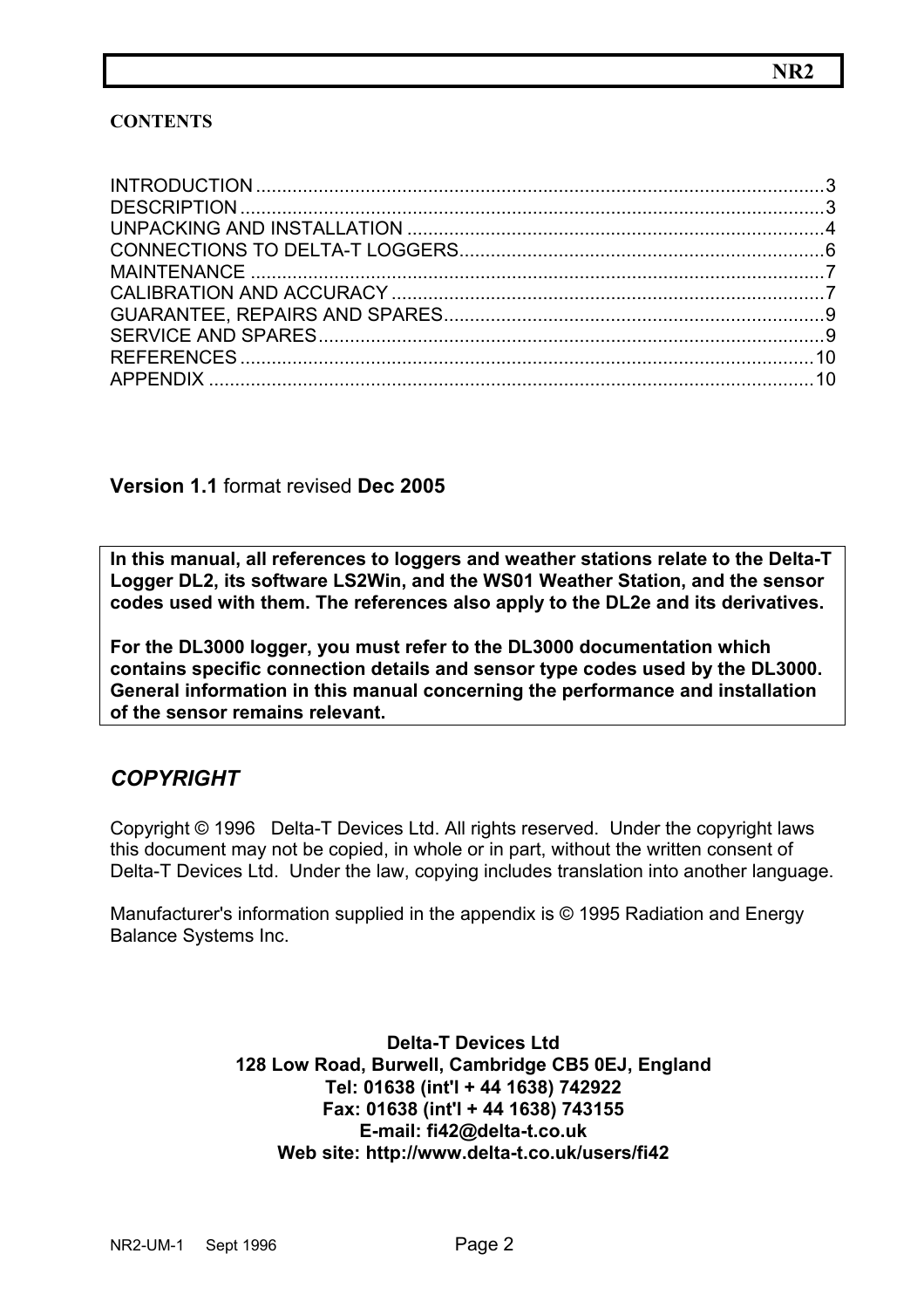## <span id="page-2-0"></span>**INTRODUCTION**

The first part of this manual provides a brief summary of the factors you need to consider when installing the Net Radiometer type NR2 and connecting it to Delta-T Loggers. Reference is made to the appendix pages (called A1, A2 etc) which contain more detailed information on the performance and specifications and maintenance of the instrument.

#### *Net Radiation*

Net radiation is an important quantity governing evapotranspiration from surfaces and vegetation. When combined with measurements of windspeed, temperature and humidity, estimates of potential evapotranspiration can be derived from the Penman-Monteith equation. This, together with rainfall data can be used to calculate soil moisture deficit.

The NR2 may also be used as a reference instrument in experiments requiring the use of Tube Net Radiometers.

Instruments used for measuring net radiation are called net pyrradiometers by the WMO (World Meteorological Organisation), but the term net radiometer will be used in this manual for brevity. Full details of WMO procedures and guidance for using net radiometers can be found in ref.1.

## **DESCRIPTION**

The NR2 net radiometer has a thermopile sensor head which is exposed to both the downward and the upward fluxes of radiation. The thermopile produces a millivolt output proportional to the net flux of radiant energy. If the net flux is downwards, a positive signal is produced, whereas if the net flux is upwards (which may occur at night) the signal becomes negative.

The thermopile is shielded from wind and rain by thin polythene domes. In order to prevent condensation occurring inside the domes, a desiccant tube is incorporated in the support arm of the radiometer. The desiccant material must be refreshed from time to time, and the polythene domes must be replaced if they become degraded by sunlight, or physically damaged.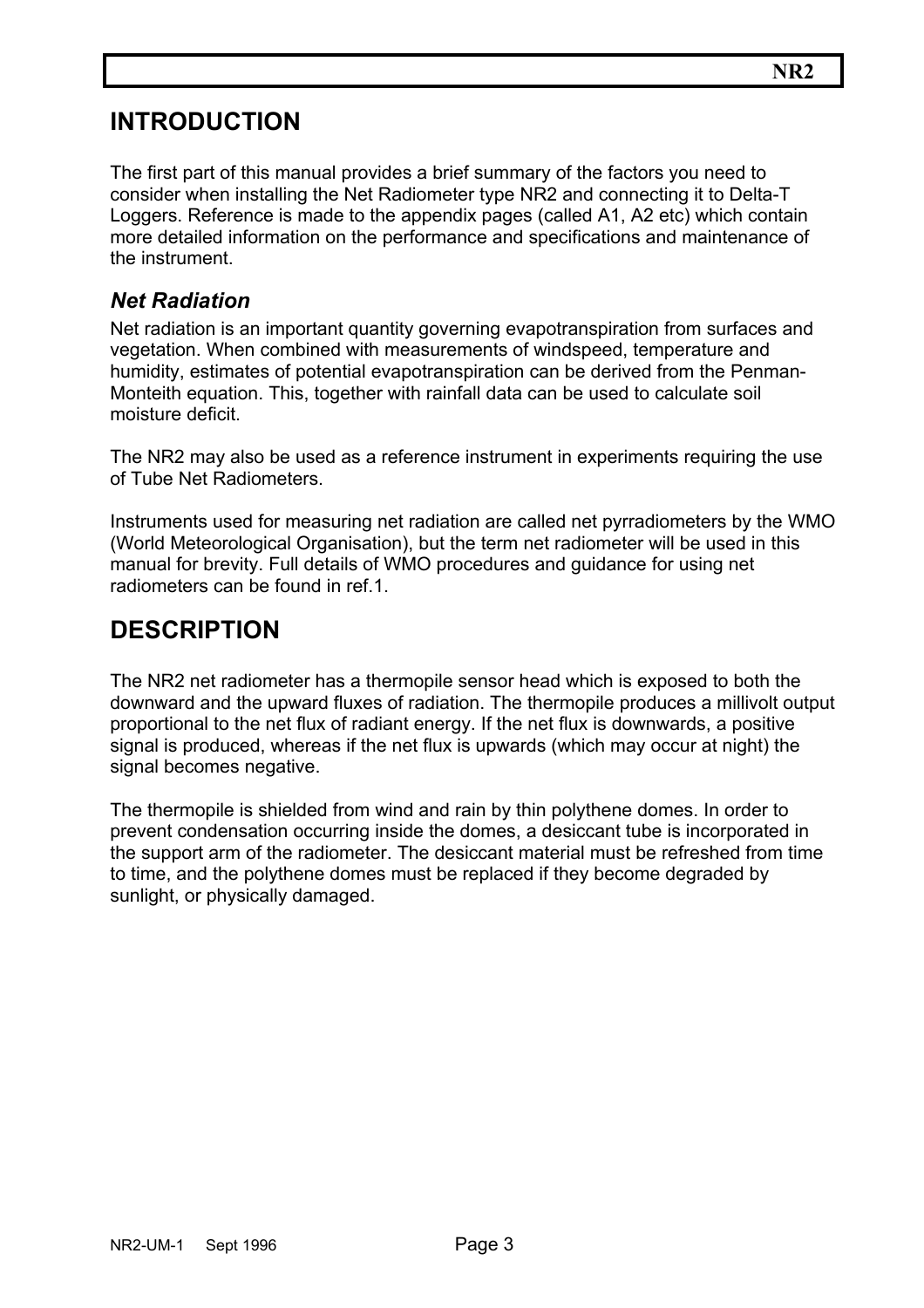# <span id="page-3-0"></span>**UNPACKING AND INSTALLATION**

## *Unpacking*

The instrument is ready for installation. Check the consignment immediately on arrival and contact your agent or Delta-T Devices if damage has occurred, or if any parts on the packing list are missing.

## *Siting the net radiometer*

#### (See pages A3-4)

Generally, the WMO recommendation (see ref.1) is that a height of 2 m above short homogeneous vegetation is adopted. Practical considerations may require a compromise height of between 1 and 2 m.

The upward facing surface of the sensor requires a site free from obstructions around the horizon, or at least having no obstruction of angular size greater than 5° in any direction which has a low sun angle at any time during the year.

The sensor head must be installed above the surface of interest. The downward facing surface of the sensor is influenced most by the ground directly beneath the sensor, which must of course be as representative as possible of the surrounding terrain. For a sensor mounted 1 m above the surface, 90% of all the radiation measured is emitted by a circular surface of diameter of 6 m, 95% by one of 9 m, and 99% by one of 20 m.

The output of a sensor located too close to the surface will show large effects due to its own shadow, and may be affected by other parts of the weather station appearing in the field of view.

If the surface close to the M2 mast is not representative, an alternative site for the NR2 must be found in the vicinity, and a separate mast or mounting method must be provided. Extension of the cable may also be required.

#### *Mounting brackets, and support arm extension*

The NR2 is supplied with a tube mounting bracket which fits on to the Delta-T weather station M2 mast. Using this you can position the NR2 sensor head up to 0.85 m horizontally away from the mast. An optional 1 m support arm extension tube increases this capability to about 1.75m.

When using the Delta-T support arm extension, you will have to remove the support arm from the extension tube to gain access to the desiccant tube. Leave enough slack in the cable to facilitate this.

An additional clamping bracket is provided if you are not using the standard M2 mast. See page A4 on the importance of levelling the NR2 sensor head.

#### *Bird damage prevention*

If bird damage is likely to be a problem, follow the recommendations on pages A3, A13.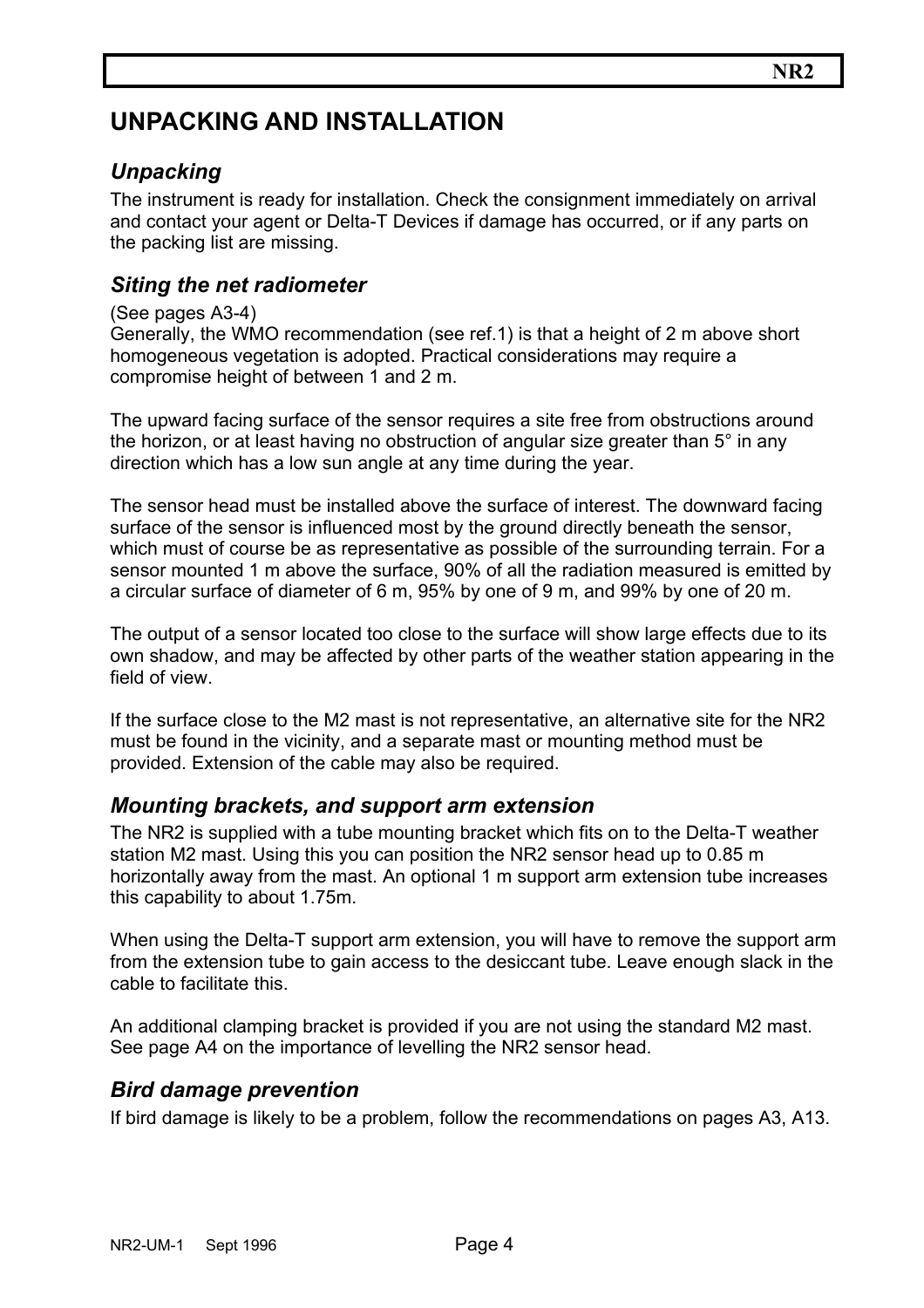# **WIRING CONNECTIONS**

*(See page A4)* 

7 m of twin core screened cable is fitted. Red core: Output +ve (Signal HI) Black core: Output -ve (Signal LO)

Connect the output +ve to the high side and the output -ve to the low side of an input channel or measuring device. The bubble level must be mounted facing upwards. A positive output indicates that the net radiation flux is downwards (incoming).

Connect the screen to a good earth or ground connection at the measuring instrument end (only). This will help reduce possible electronic interference in the cable. The screen is not connected to any metal parts of the NR2 itself.

#### *Extra cable*

If you need to extend the cable, you can join additional similar screened cable to it, up to a total length of about 50 m. The calibration of the NR2 will not be affected, but you must check that noise problems do not occur if the cable is situated in an electrically noisy environment. Make sure the cable joints are weatherproof.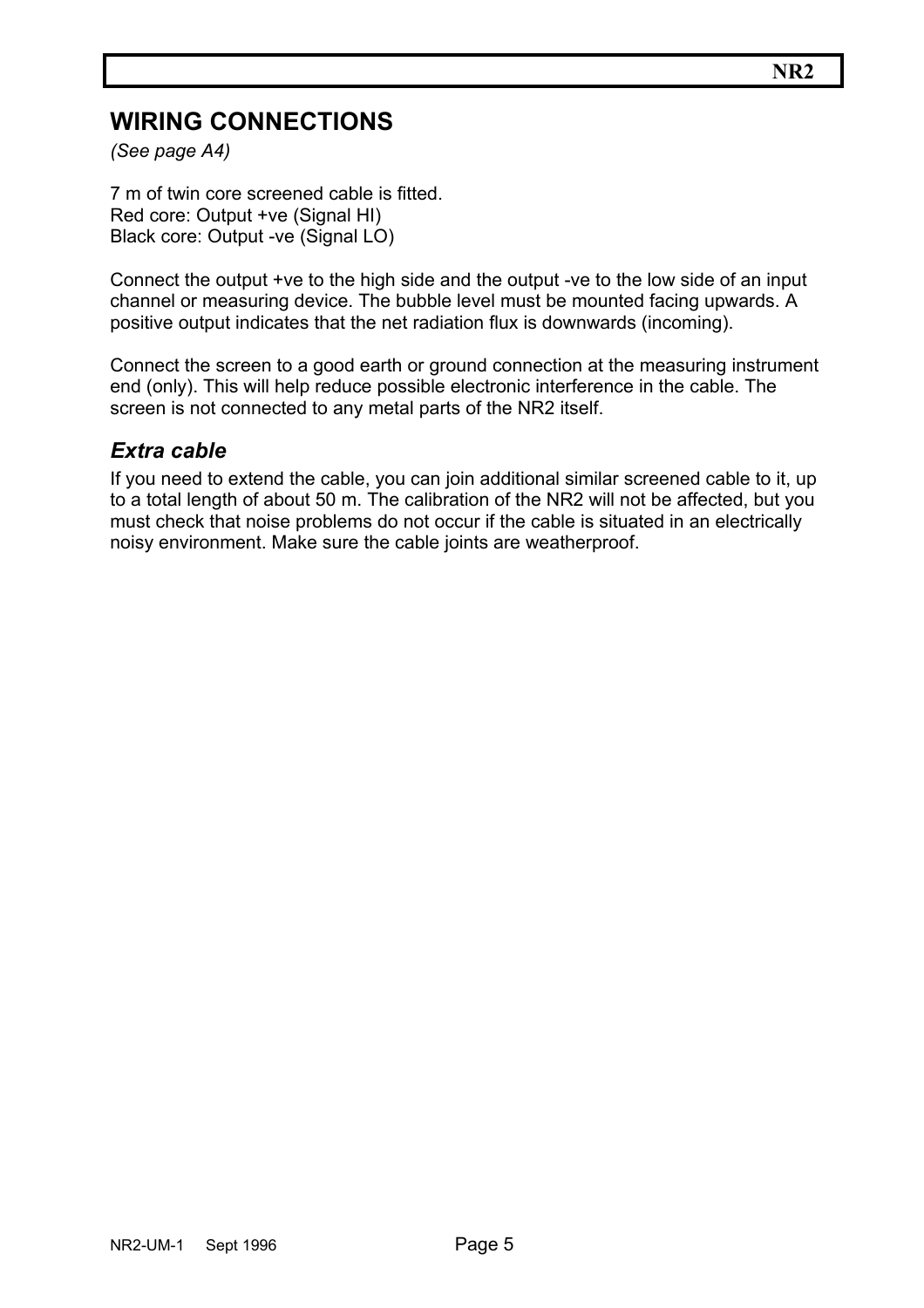# <span id="page-5-0"></span>**CONNECTIONS TO DELTA-T LOGGERS**

The NR2 gives a low level voltage signal which will range from between about +70 mV dc to -20 mV dc in typical outdoor conditions.

Single ended voltage measurement is recommended, using the 15-channel channel mode on the DL2(e) LAC1 input card. Please refer to your DL2(e) User Manual for complete information.

## *Connections*

On the logger terminal connector for the required input channel:

- connect the signal HI wire to the "**+**" terminal
- connect the signal LO wire to the "**-**" terminal
- connect the "-" terminal to the analogue earth terminal on the screw connector block
- connect the cable screen to a digital earth (61 "-" or 62 "-") or a frame connection.

## *Configuring the Logger channel*

Create a sensor code for the NR2 sensor, and configure the input channel for

- voltage measurement
- base units: mV
- engineering units: W.m<sup>-2</sup>

## *Logger Conversion Factor(s)*

This is the mV per  $W.m^{-2}$ , which corresponds to the value of sensitivity shown on your NR2 calibration certificate.

The NR2 in general has somewhat different sensitivities for positive and negative signals. This presents no problems for sophisticated loggers such as the DL3000, but requires a special approach for simpler loggers such as the DL2(e).

Two methods can be used:

#### *1. Single conversion factor*

Use only the positive sensitivity for all readings. After the results have been collected, identify any negative readings, and apply a correction to them. The correction will be: Corrected reading = Logged reading x negative sensitivity / positive sensitivity

#### *2. Linearisation Table*

Construct a linearisation table using the positive sensitivity for values above zero and the negative sensitivity for values below zero. An *example* is given below. You must use the values on your calibration certificate if you adopt this method.

| $W.m^{-2}$ | mV        | <b>Sensitivity</b>               |
|------------|-----------|----------------------------------|
| $-200$     | $-17.120$ | 0.0856 mV per $W.m^{-2}$         |
|            | 0.000     |                                  |
| 200        | 21.600    | $0.108$ mV per W.m <sup>-2</sup> |
| 400        | 43.200    |                                  |
| 600        | 64.800    |                                  |
|            | 86.400    |                                  |

#### *Sampling and data compression intervals*

These can be specified in the logging configuration program.

Typical values could be sample at 1 minute intervals, and store the average every hour.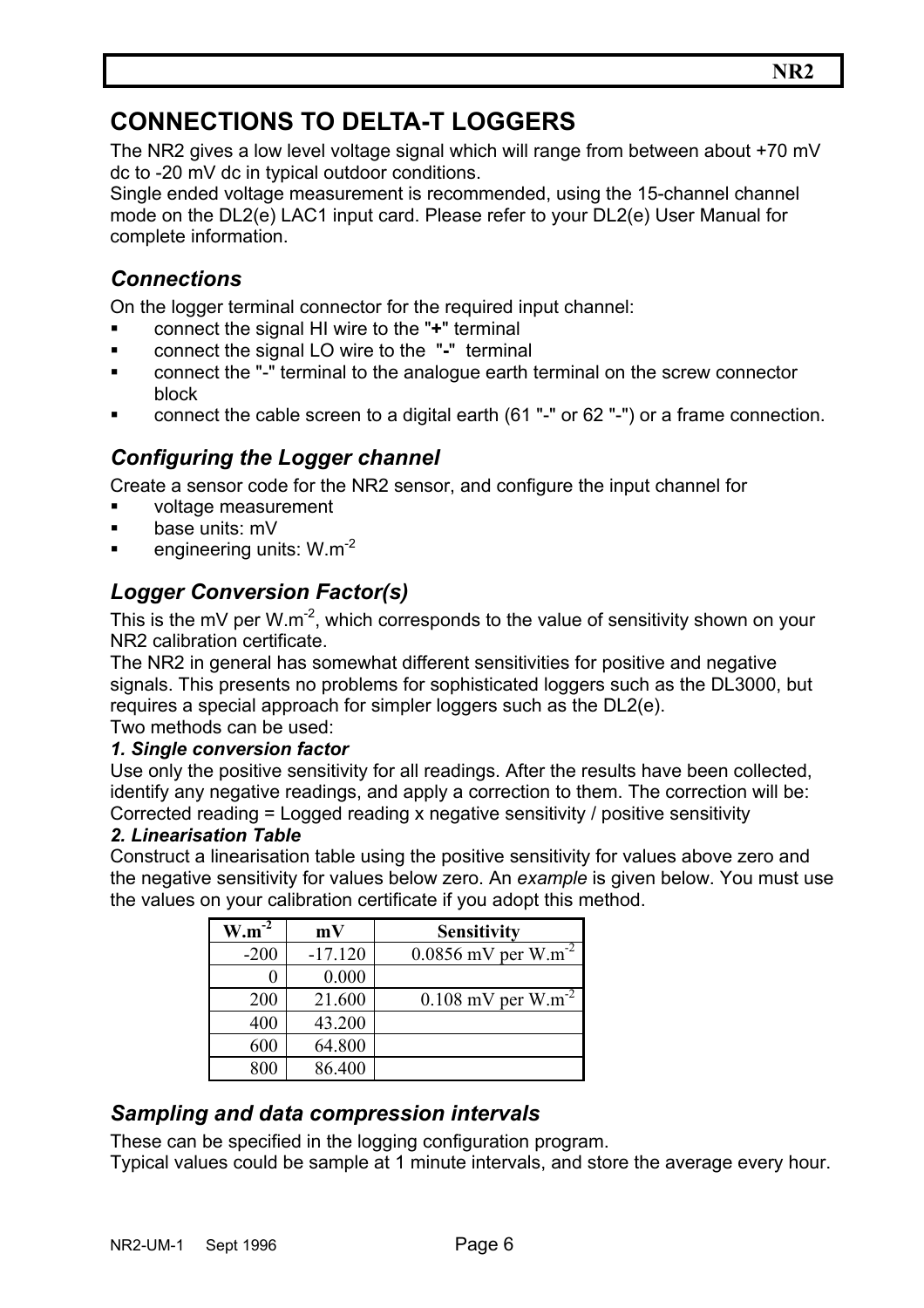## <span id="page-6-0"></span>**MAINTENANCE**

## *Regular inspection*

Ideally the NR2 should be inspected daily, or at frequent intervals, to ensure that the instrument is level and that the domes are undamaged and free of internal condensation.

#### *Dome replacement*

See page A8

#### *Desiccant renewal*

See page A9

#### *Other attention*

See pages A10-13

## **CALIBRATION AND ACCURACY**

#### *Specifications :See pages A1-3*

#### **Accuracy**

The WMO (ref.1) recognises that in practice the precision of net radiation measurements is difficult to determine. Comparisons at different sites of different designs of net radiometer yield differences of 10% or more. No specific design of standard instrument is recommended by the WMO.

For consistency of results, we recommend either that you determine your own calibration method and use it, or where practical, return the instrument to Delta-T Devices regularly for recalibration.

#### **Calibration Factors and sensitivities**

The NR2 is unusual among net radiometer designs for providing different sensitivities for positive and negative net radiation flux (see page A2). The manufacturer has established this approach after much experimentation and testing.

#### **Wind effect**

Methods for correcting for the effects of ambient wind speed are presented in detail (see pages A5-8). Broadly speaking, correcting readings for windspeed will only be worthwhile in highest accuracy work. In everyday monitoring of net radiation, the improved accuracy obtained is likely to be swamped by errors from practical factors such as the presence of water on the domes.

#### **NR2 Ventilator**

For highest accuracy work a ventilator can be supplied. This has the advantages of stabilising the windspeed over the domes, and of greatly reducing spurious readings caused by the formation of dew, but it does require a continuous power supply of about 4 W. Please ask Delta-T for more information.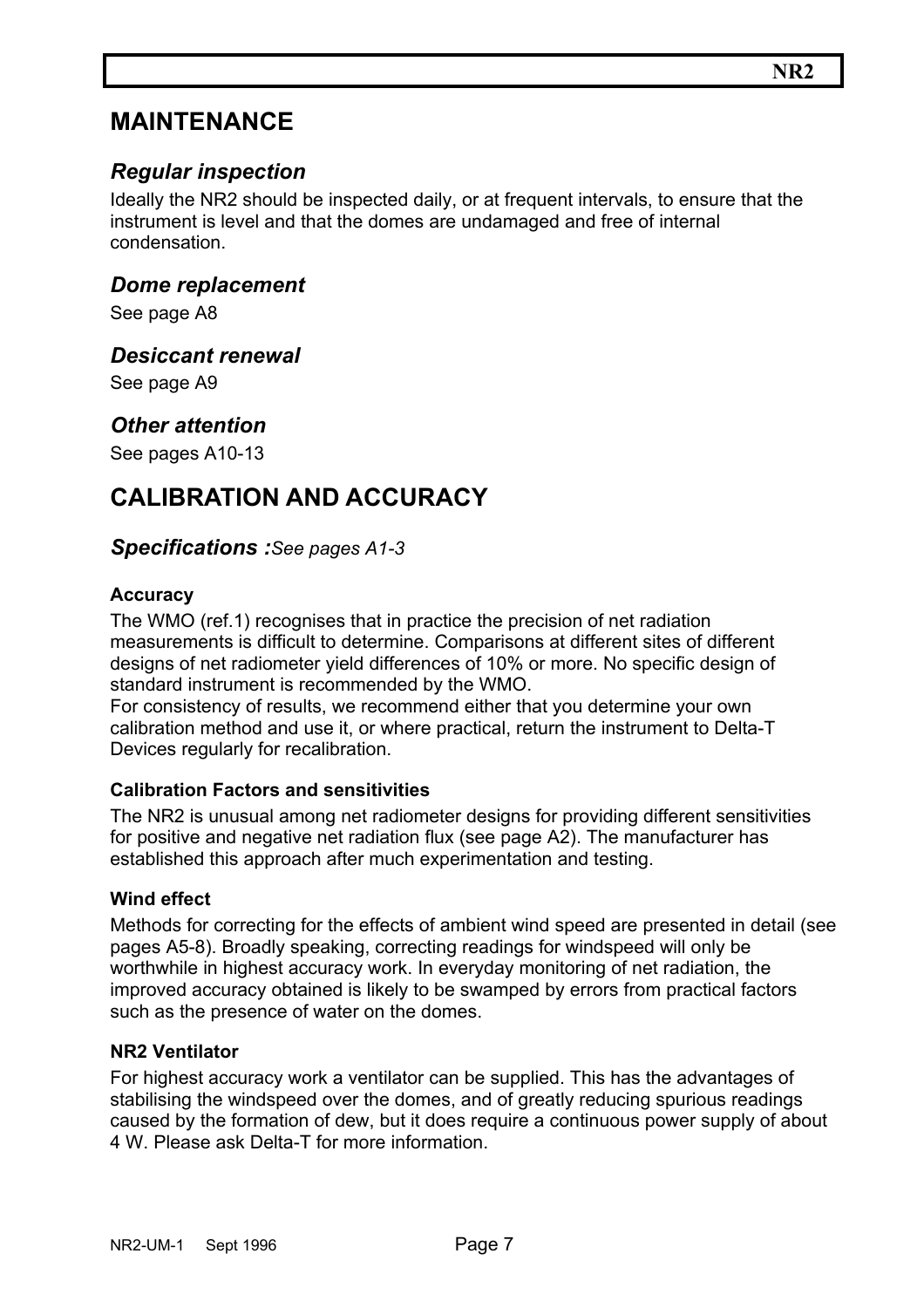#### **NR2**

*EXAMPLE - for illustration only Do not use these values! Use the values on the certificate supplied with the NR2* 

# **DELTA-T DEVICES**

# **NET RADIOMETER Type NR2**

## **CALIBRATION CERTIFICATE**

**Serial Number:.NR2-001.....** 

**Date:..1 September 1996......** 

*Positive outputs (zero wind):* 

**Calibration Factor:...9.30............ W.m-2/mV** 

**Sensitivity:................0.108........... mV/(W.m-2)** 

*Negative outputs (zero wind):* 

**Calibration Factor:.....11.68........ W.m-2/mV** 

**Sensitivity:...................0.0856...... mV/(W.m-2)** 

## **Delta-T Devices Ltd 128 Low Road, Burwell, Cambridge, England**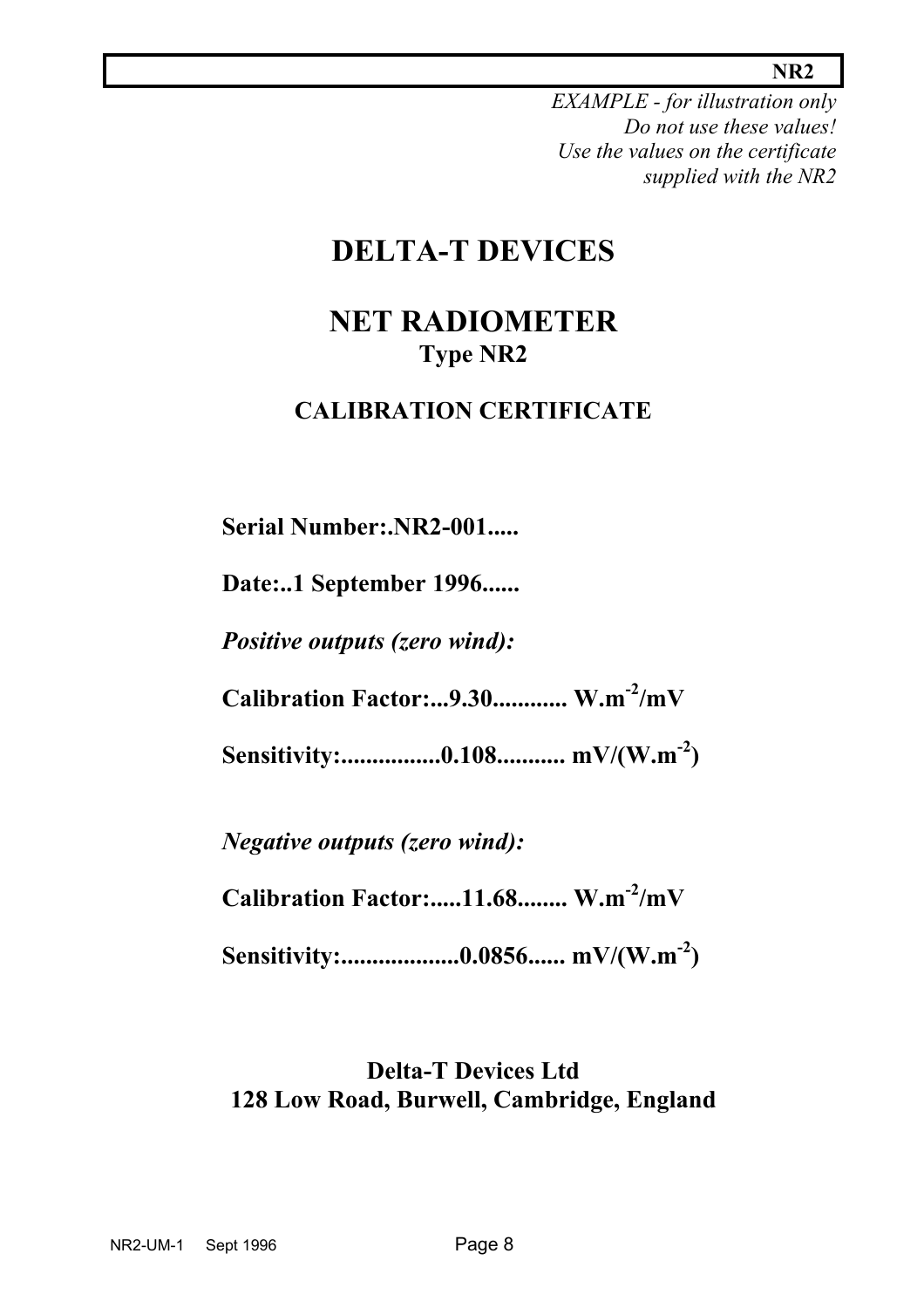# <span id="page-8-0"></span>**GUARANTEE, REPAIRS AND SPARES**

Our Conditions of Sale ref: COND/91/11 set out Delta-T's legal obligations on these matters. For your information the following paragraphs summarise Delta-T's position but reference should always be made to our Conditions of Sale which prevail over the following explanation.

Instruments supplied by Delta-T are guaranteed for one year against defects in manufacture or materials used. The guarantee does not cover damage through misuse or inexpert servicing, or other circumstances beyond our control.

For the UK this means that no charges are made for labour, materials or return carriage for quarantee repairs.

For other countries, the guarantee covers free exchange of faulty parts during the guarantee period.

Alternatively, if the equipment is returned to us for guarantee repair, we make no charge for labour or materials but we do charge for carriage and UK customs clearance.

We strongly prefer to have such repairs discussed with us first, and if we agree that the equipment does need to be returned, we may at our discretion waive these charges.

## **SERVICE AND SPARES**

We recognise that some users of our instruments may not have easy access to technically specialised backup.

Spare parts for our own repairable instruments can be supplied from our works. These can normally be despatched within 1 working day of receiving an order.

Spare parts and accessories for sensors not manufactured by Delta T, but supplied by us individually or as part of the weather station or other system, may be obtained from the original manufacturer. We will endeavour to obtain parts if requested, but a certain amount of additional delay is inevitable.

Should it prove necessary, instruments may be returned to our works for servicing. We normally expect to complete repairs of our own instruments within 2 days of receiving the equipment. Other manufacturers' sensors supplied by us and returned for servicing will take longer. They will have to be returned to the original manufacture for servicing, and may be subject to additional delays of two to four weeks.

Users in countries that have a Delta-T Agent or Technical Representative should contact them in the first instance.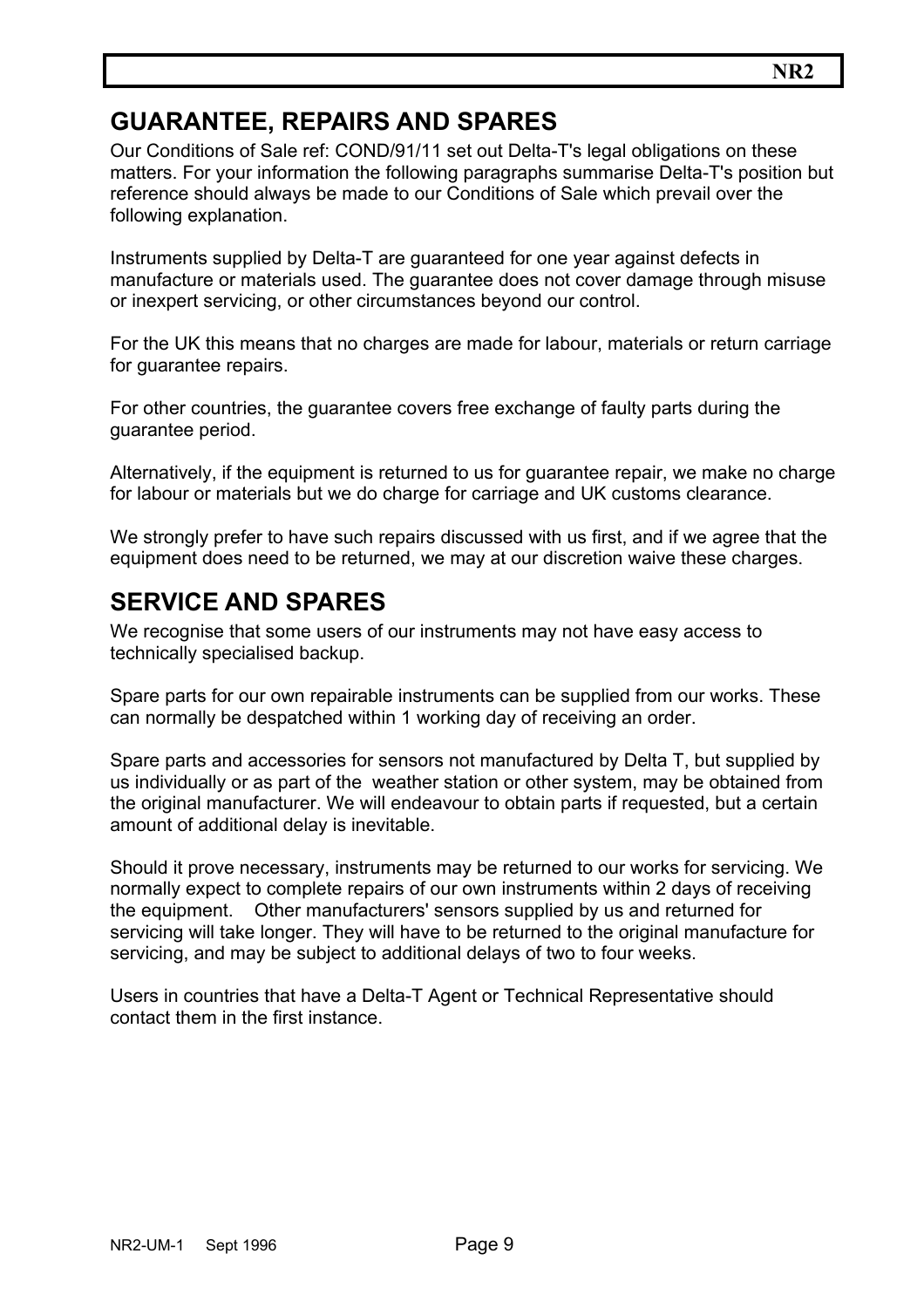## <span id="page-9-0"></span>**REFERENCES**

## *Reference 1:*

 WMO No.8 'Guide to Meteorological Instruments and Methods of Observation', Fifth edition, 1983, of the World Meteorological Organization (WMO), Geneva, Switzerland.

## **APPENDIX**

The following pages are supplied by the manufacturer.